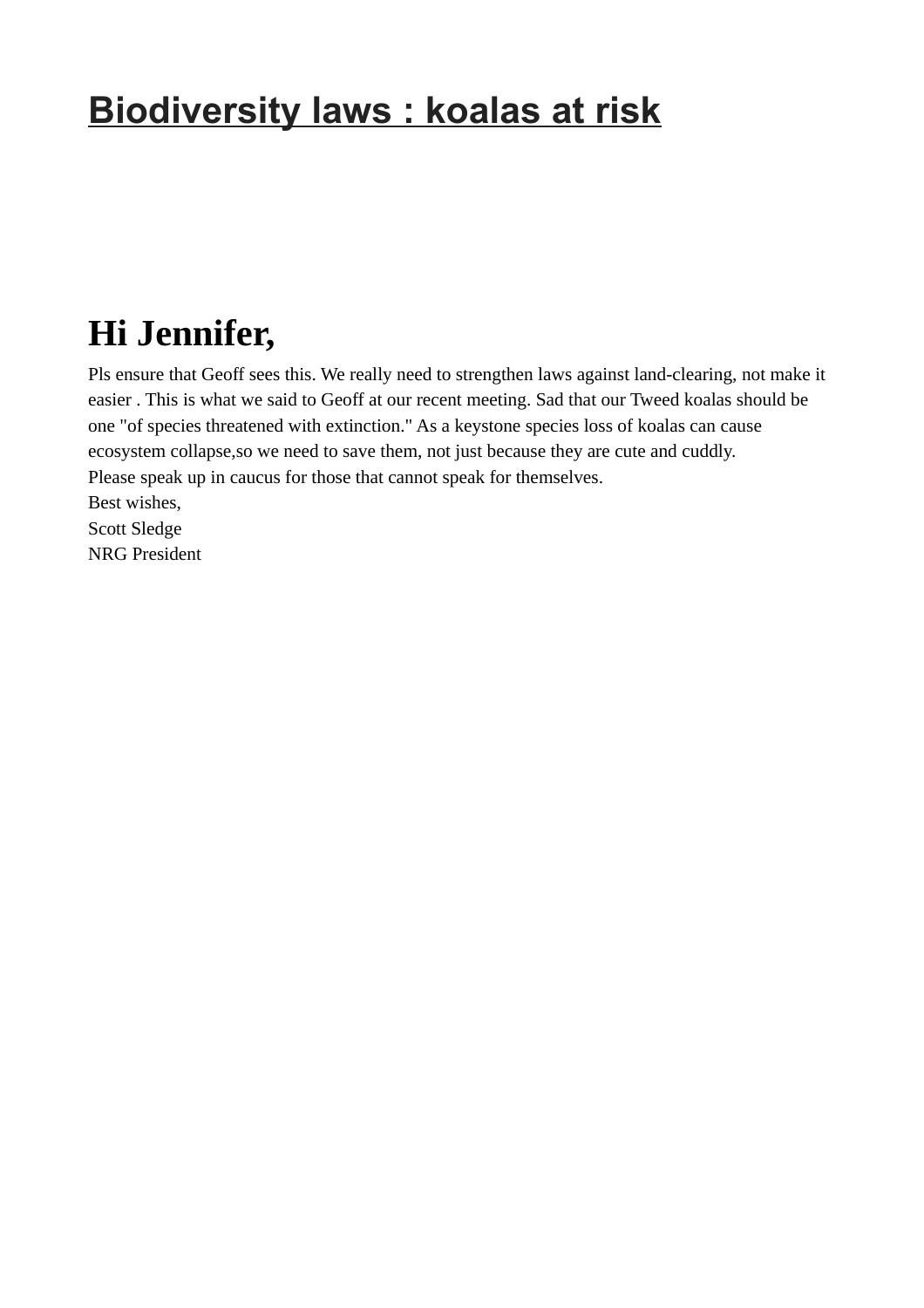## **Tweed koalas threatened with extinction by land-clearing laws: Foley**



Koalas have been hit by mass land clearing in Queensland.

The dwindling koala population on the Tweed Coast should ring alarm bells for the government not to gut statewide tree clearing laws, according to the NSW Labor opposition.

Opposition leader Luke Foley says the timing of the Baird government's plan to scrap the Native Vegetation Act (NVA) was 'terrible', coming as the Tweed koalas had recently been added to a growing list of endangered animal and plant species across NSW,

Mr Foley said the government's 'assault on the environment continues apace with the number of species of animals and plants in NSW threatened with extinction exceeding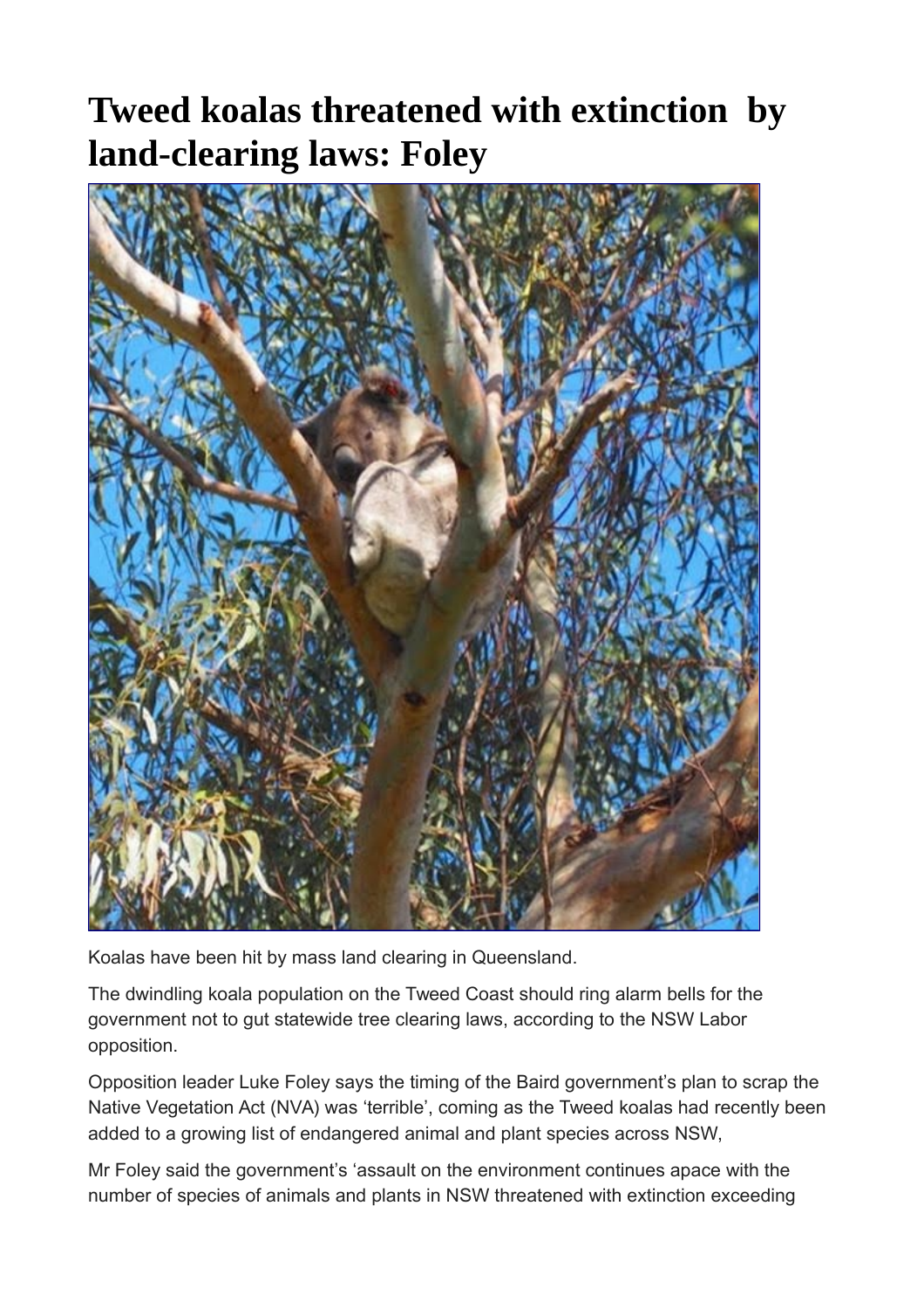1,000'.

'Last month the most recent State of the Environment Report put the total number of species threatened with extinction at 999.

'The inclusion this week of the Bellinger River Snapping Turtle and the koala population near the Tweed River in northern NSW brings the total to 1001 – a grim milestone for the environment.

'Yet the government plans to legislate in the next parliamentary session to gut the laws that protect biodiversity.

'The news that yet more mammals, birds, plants and amphibians are under threat comes against a backdrop of ongoing neglect of the state's environment by the Baird-Grant government.

'The NSW government has slashed the budget of environmental agencies by \$60 million since 2012, including a \$22 million cut to the National Parks and Wildlife Services.

'Koala numbers on the NSW North Coast have plummeted by a third in 20 years and yet this government is spending a paltry \$45,000 this year in protecting them. It is a scandal.

'Mike Baird loves a milestone and loves to be number one but I imagine that this is one statistic he won't be crowing about.

'This ever-growing list should sound the alarm bells and convince Mike Baird to drop his legislation that will wind back laws put in place a decade ago to protect biodiversity,' Mr Foley said.

The coalition government has bowed to National Party pressure to scrap the act and replace it with another law, to appease farmers who want greater control over land clearing, but conservationists say it will lead to massive land clearing and biodiversity loss.

The Nature Conservation Council (NCC) has welcomed Labor's stand for stronger landclearing laws, saying it's 'part of a national response to climate change'.

NCC has called on premier Baird to 'ensure the impact of land clearing on carbon pollution and climate are fully considered in his draft Biodiversity Conservation Bill, which is due out within weeks'